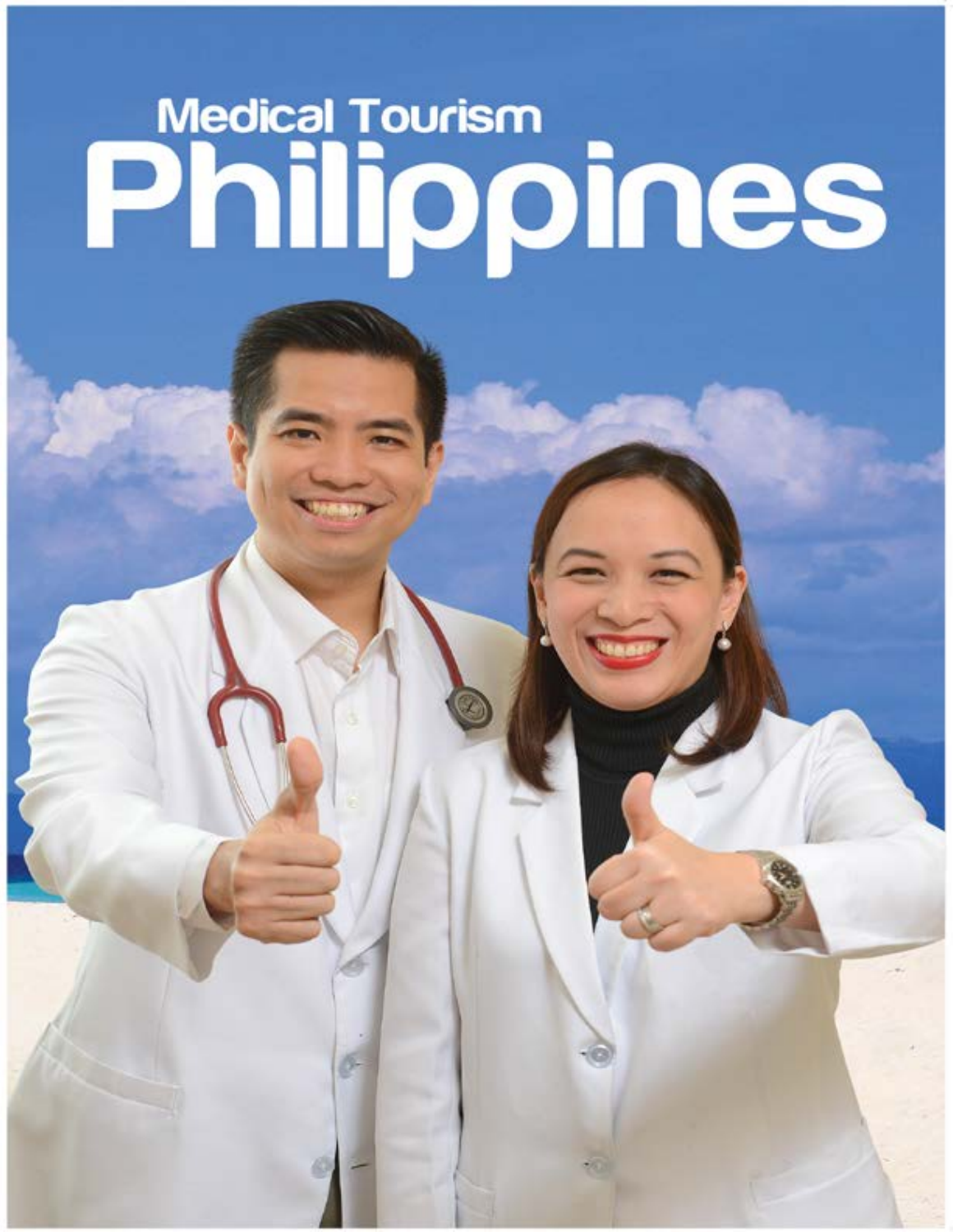# **Medical Tourism in the Philippines**

��---...\_�� .���-

Mabuhay! The Philippines welcomes you to its 7, 107 islands of wellness and healing. With government institutions and private sector partners continuing to develop and promote the country's medical travel and tourism industry, the Philippines has made great strides in globally positioning the country as the heart of Asia, combining modern technology and international standards in healthcare with Philippine culture and tradition, highlighting the warmth of the Filipino people.

Significant investments by medical tourism industry players in cutting-edge medical technology and healthcare facilities have provided the needed boost to the country's health sector. ISO certification is a standard, and more hospitals and clinics have secured international accreditation from prestigious bodies like the Joint Commission International (JCI), Accreditation Canada (ACI), and UK Trent. This has contributed to elevating the country's status as a premiere destination for international medical travel and wellness tourism.

The Philippines' crowning glory is its human resources. Filipino medical, surgical, and dental specialists, nurses and allied health professionals serve in many countries around the world. Their services are highly regarded as they are known to combine their competence,

I Medicine Philosophie 2.1 [FA]. Indian Andrew Philosophie 2.1 [FA]. Indian Andrew Philosophie 2.1 [FA]. Indian Andrew Philosophie 2.1 [FA]. Indian Andrew Philosophie 2.1 [FA]. Indian Andrew Philosophie 2.1 [FA]. Indian An

expertise, English proficiency and training with their warm, culturally sensitive, compassionate and caring nature, offering a brand of service that is distinctly Filipino.

The Philippines has a number of medical travel facilitators accredited by the Department of Tourism. The healthcare providers offer varying levels of concierge services, either directly or through tie-ups with travel agencies and other support services. These globally competitive customer service efforts, essential to the customer care continuum and experience, are delivered by well-trained and educated frontliners who have only the patients' interests at heart.

Its key centers of excellence have a clear price advantage in many medical and surgical procedures, most especially in aesthetics (including dental services), cardiology, executive checkups, minimally invasive surgery, ophthalmology and orthopedics. With internationally accredited healthcare facilities offering attractive packages, there are a myriad of options for medical travelers and tourists alike. The Philippines is well on its way to charting its path as a medical tourism jewel in Asia. We invite you to experience our 7, 107 islands of wellness and healing, and discover why it is indeed more fun in the Philippines!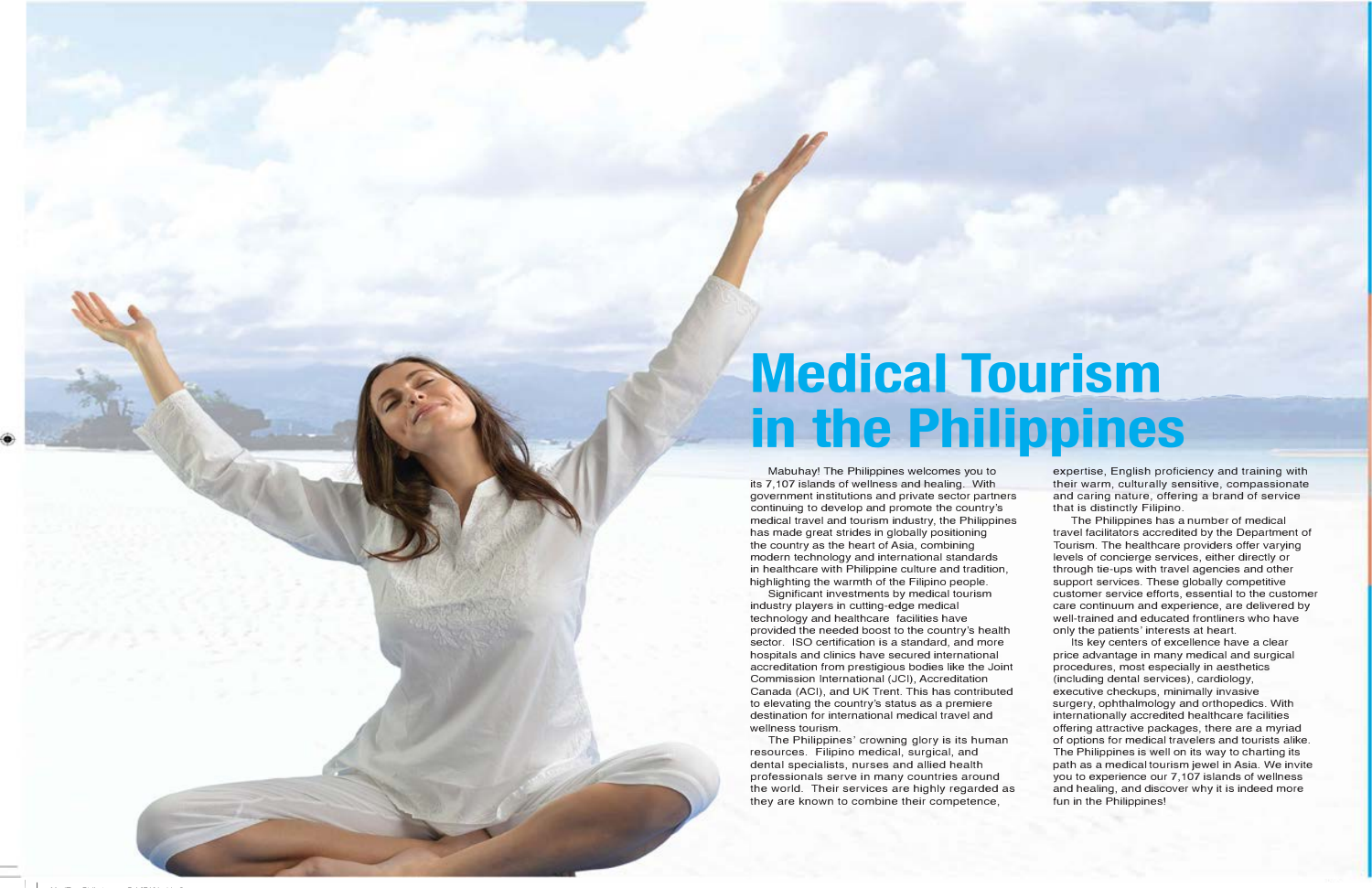**Value** for **Money Destination** 



**Highly Skilled, Culturally Sensitive, Caring and Compassionate Medical Practitioners** 



**Cutting-edge Technology**  $\mathbf{a}$ **World-class Healthcare Facilities** 



**English Proficient Healthcare Workers** 



**Ultimate Destination for Fun Get-aways** and **Quiet Retreats** 

### **Why the Philippines is More Fun for Wellness and Healing**

*Heartfelt Hospitality. At the core of the Philippines' brand of healthcare is the warmth, openness, sincere compassion and cheerfulness of its people. Filipino health practitioners are experts not only at making sure that medical needs are met, but also at going the extra mile to care for their patients, an attitude that is deeply rooted in its culture and tradition. Value for Money. The Philippines is a value-for-money destination, with medical treatment rates known to be more than 50% lower than costs in the United States and Europe. Treatments offered by leading healthcare providers are at par with the world's most prestigious medical hubs. Health professionals do not just offer their expertise and interventions – they spend quality time with their patients. It is this kind of patient care, sought after globally, that brings about holistic healing.* 

*Competent, Culturally Sensitive, Caring and Compassionate. The country's health professionals are highly-skilled and culturally sensitive* - *from doctors and dentists to nurses and caregivers. This is why Filipino health practitioners are among the most sought-after globally. Many Filipino doctors have received the best medical education from top institutions in the world – USA, Europe, and Australia. They have undergone rigid and extensive specialty and sub-specialty training, and are duly-licensed or certified in the Philippines and even internationally. Exposed to years of experience in various settings, Filipino health professionals are equipped to address a range of health needs and are motivated to foster full recovery. Concierge services are available to help put together tailor-made health holidays and wellness packages for the most discerning of medical travellers and tourists. Services include liaising with healthcare providers, arranging accommodation and transportation requirements, and putting together post treatment get-aways in the Philippines, from fun activities to quiet retreats to complete the wellness and healing process. World-Class Facilities. In the Philippines, the leading hospitals are internationally accredited by the Joint Commission International (JC/), Accreditation Canada (AC/), UK Trent and several other prestigious accreditation bodies. State-of-the-art facilities and cutting-edge diagnostic and treatment devices, combined with Filipino doctors' technical skills and intuitiveness, guarantee excellent healthcare delivery with emphasis on patient safety and quality of care. Ease of Communication. Communication between patients and health providers is the cornerstone of healthcare delivery. As the world's third largest English-speaking nation, communication is never a problem, in any given area in the Philippines. There are no barriers to conveying health needs and receiving salient information, from the time a medical tourist arrives in the country until the time he or she is ready to make the journey home. Coordinating the various aspects of a medical journey is easy and stress-free. Healthcare on Demand. In the Philippines, medical care is available on demand. With less time spent waiting for medical treatment, there is more time for healing and recuperation and a faster road to recovery.* 

*Ultimate Holiday Destination for Rest, Recreation and Reinvigoration. The healing of the spirit is as important to the well-being of a patient as is the healing of the body. This is where the Philippines reigns supreme. Its* 7, *107 tropical islands offer endless possibilities for unique health holidays and fun travel experiences that clear the mind, reinvigorate the body, and uplift the spirit: from great shopping and superb entertainment to delightful beach retreats; refreshing island-hopping adventures to charming cultural encounters; experiencing wellness zones to delectable food trips all accompanied with the nurturing nature of the healthcare professionals and the friendliness of the locals.* 

*With the beautiful scenery, world class facilities, value for money packages, and the warm hospitality of the Filipinos, we invite you to visit the Philippines again and again. The Philippines is ready to welcome you to the heart of Asia. Let the wellness adventure and the journey to healing begin.*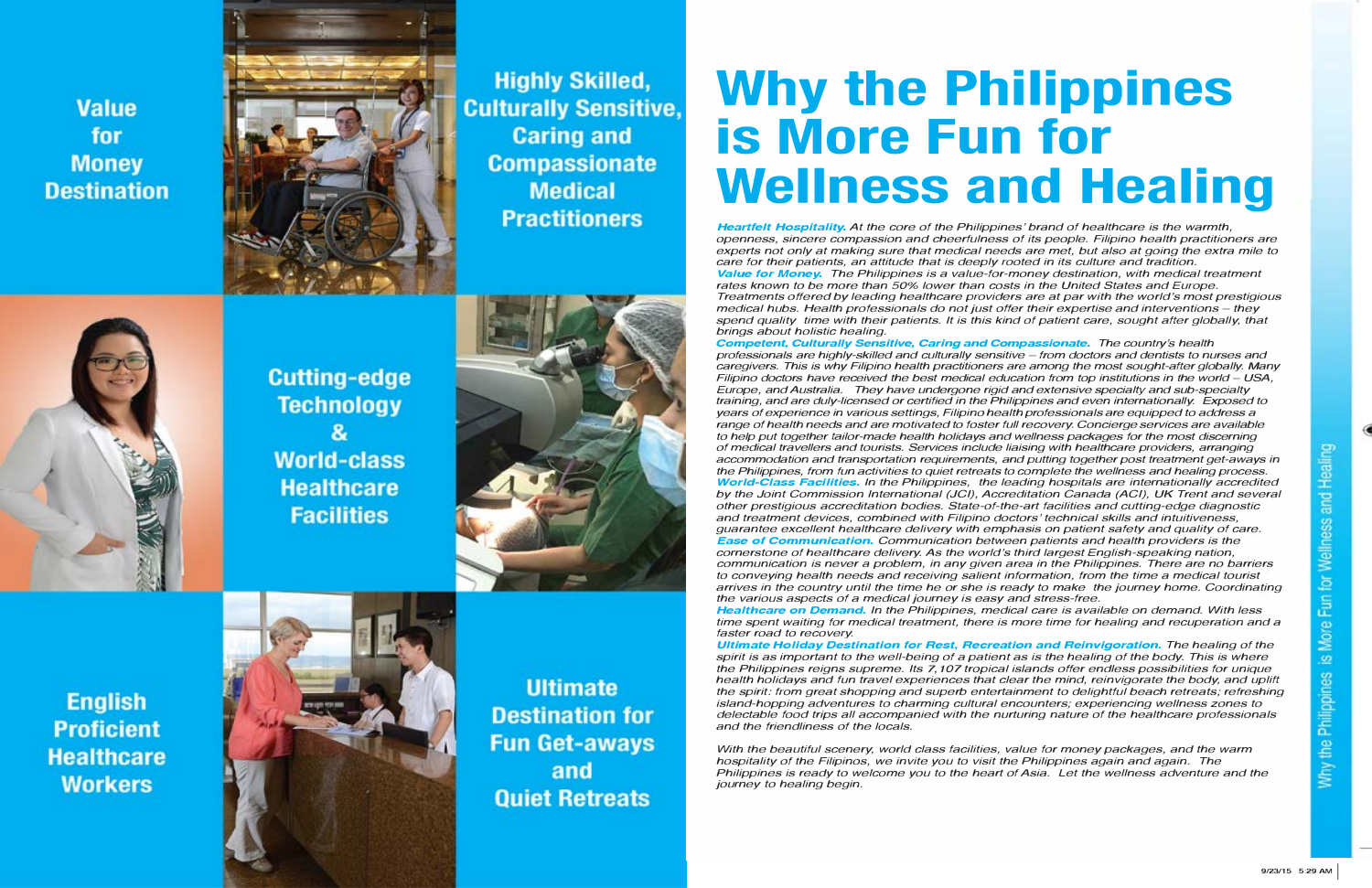# **Cardiovascular Care**

Heart specialists perform more than 3,000 cardiac surgeries in the Philippines every year, with a success rate of 99%. Healthcare facilities offer the whole spectrum of cardiovascular care services - from preventive cardiology and medical treatment to surgery and cardiac rehabilitation. The country's top cardiologists, intensivists, and cardiovascular surgeons, supported by multidisciplinary teams of nurses, therapists, and other health professionals, conduct the following procedures regularly: Coronary Artery Bypass Graft (CABG) surgery; heart valve replacement; permanent pacemaker insertion; patent ductus arteriosus (PDA) closure; and coronary angiography. With patients under the care of Filipino heart surgeons and rehab doctors, one could have the certainty of a shift to an early recovery from a heart ailment.

"With the pacemaker, the patient can resume her normal activities without fear. It is meant to improve quality of life."

Dr. Luigi Segundo **Cardiac Rythym Specialist The Medical City Philippines** 

# Health Screening/Executive Health Check-up

# **Surgery**

Thanks to the latest in medical technology, surgical procedures are now less invasive and can be done with minimal hospital stays, ensuring faster recovery time for the patient. Outstanding Filipino surgeons, many of whom have been trained in the USA and Europe, are capable of performing minimally invasive surgery techniques, from laparoscopic gastric bypass, to endoscopic thoracic sympathectomy to cure hyperhidrosis (excessive sweating).





"I think that's the best thing robotic surgery is offering us - the promise of having more time to spend and enjoy with loved ones."

**Dr. Rebecca Singson St. Luke's Medical Center MIS / Robotic Surgery Specialist** Philippines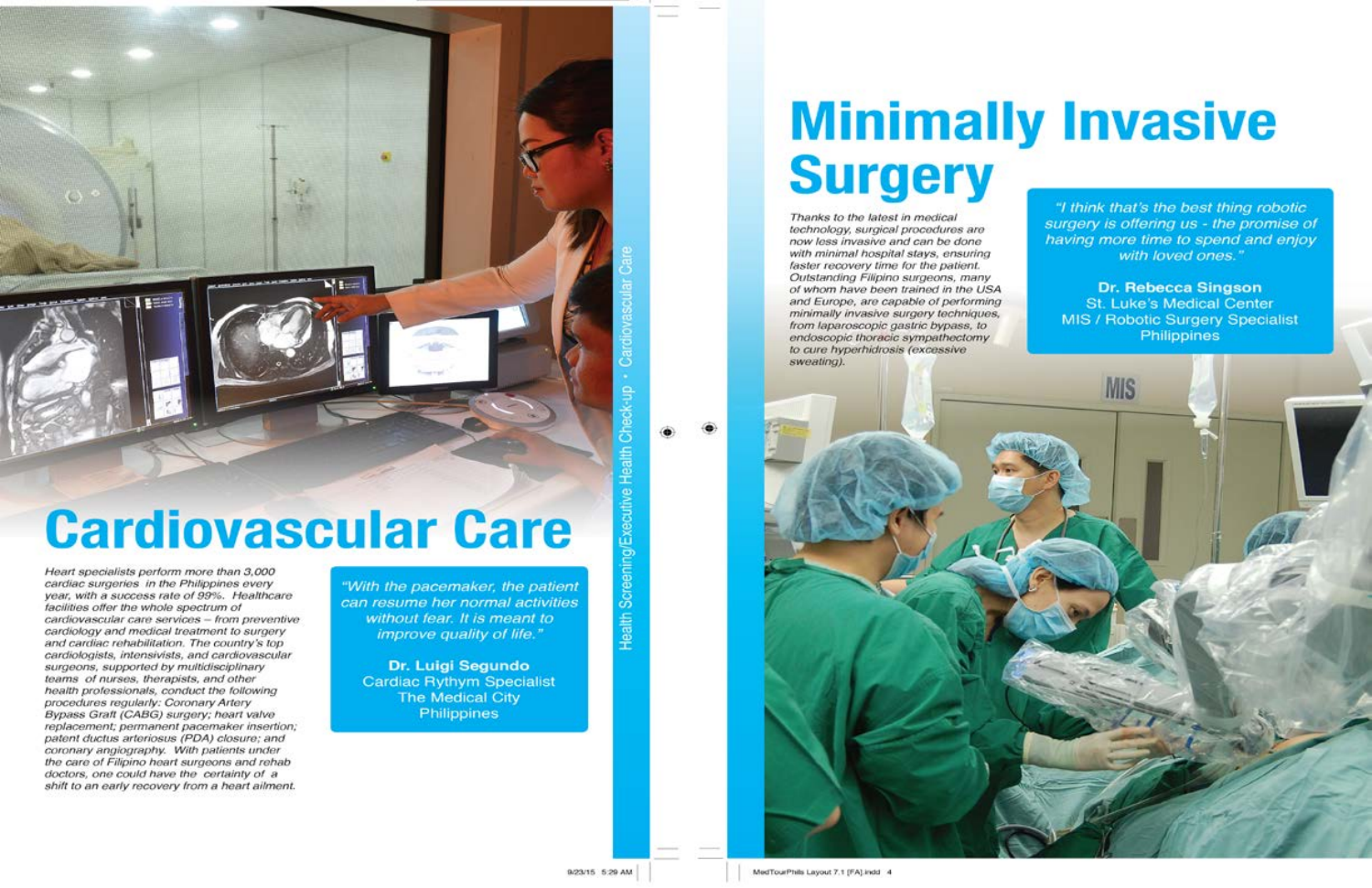# **Orthopedic Care**

A pool of experienced doctors in the field, half of them from JCI-accredited hospitals, trained with the use of a novel instrumentation. Doctors, skilled in the use of this device, would prevent a misaligned knee from being revised in 3 to 5 years. A good TKR or total knee replacement can last up to 20 to 25 years. TKR is one of the most expensive procedures (total annual cost) in the US.

Experience and excellence are trademarks of internationally-recognized orthopaedic programs in the Philippines. Our highly-skilled orthopedic surgeons, nurses, and therapists render high quality bone and joint surgical procedures such as anterior cruciate ligament (ACL) repair, arthroscopic surgery (knee, shoulder), total knee replacement, total hip replacement, spine surgery, carpal tunnel release, and open or closed reduction (ankle, forearm, etc.).

"Trust the Filipino orthopedic doctors with perfectly-aligned knee implants. A good TKR or total knee replacement can last up to 20 to 25 years."

**Mr. Jude Sasing** President Orthopaedic International Inc. **Philippines** 

5 Minimally Invasive

# **Aesthetic Medicine**

They say that beauty is in the eye of the beholder. In certain cases, it is also in the hands of interdisciplinary teams led by plastic and cosmetic surgeons. In the Philippines, aesthetic and wellness centers are now integrated in most of the tertiary hospitals, while a number of medical spas offer safe and non-invasive treatments. A wide selection of procedures is available, including hair transplantation, eyelid surgery, eye bag "Australians look for health removal, nose lift, face and neck lift, tummy holidays when it comes to tuck, breast augmentation or reduction, and liposuction to support the achievement of the Philippines. They save personal beauty goals. on dental costs and have a grand vacation!" The Philippines is also home to some of the

world's leading dermatologists and skin care experts. Dermatological services include skin rejuvenation (tightening, contouring, resurfacing), sclerotherapy for varicose and spider veins; laser hair removal, scar revisions, acne treatment, dermabrasion, Botox treatment, among others.

### **Dental Care**

Dental care in the Philippines is getting to be a leading medical tourism product. The country is a hub for comprehensive and highly specialized dental treatments at affordable costs. It also has a high standard of dental service and strict sterilization procedures, with ISO 9001:2000 certification.

A wide variety of procedures are available, such as simple or complicated tooth extraction, setting of dental implants, root canal therapy, peridontal treatment, partial and complete dentures, temporo-mandibular joint (TMJ) disorder dentistry, and cosmetic dentistry. With a little help from the country's dental care professionals, the perfect smile can be achieved.

**Robert Graham** Founder **All About Asia** Australia